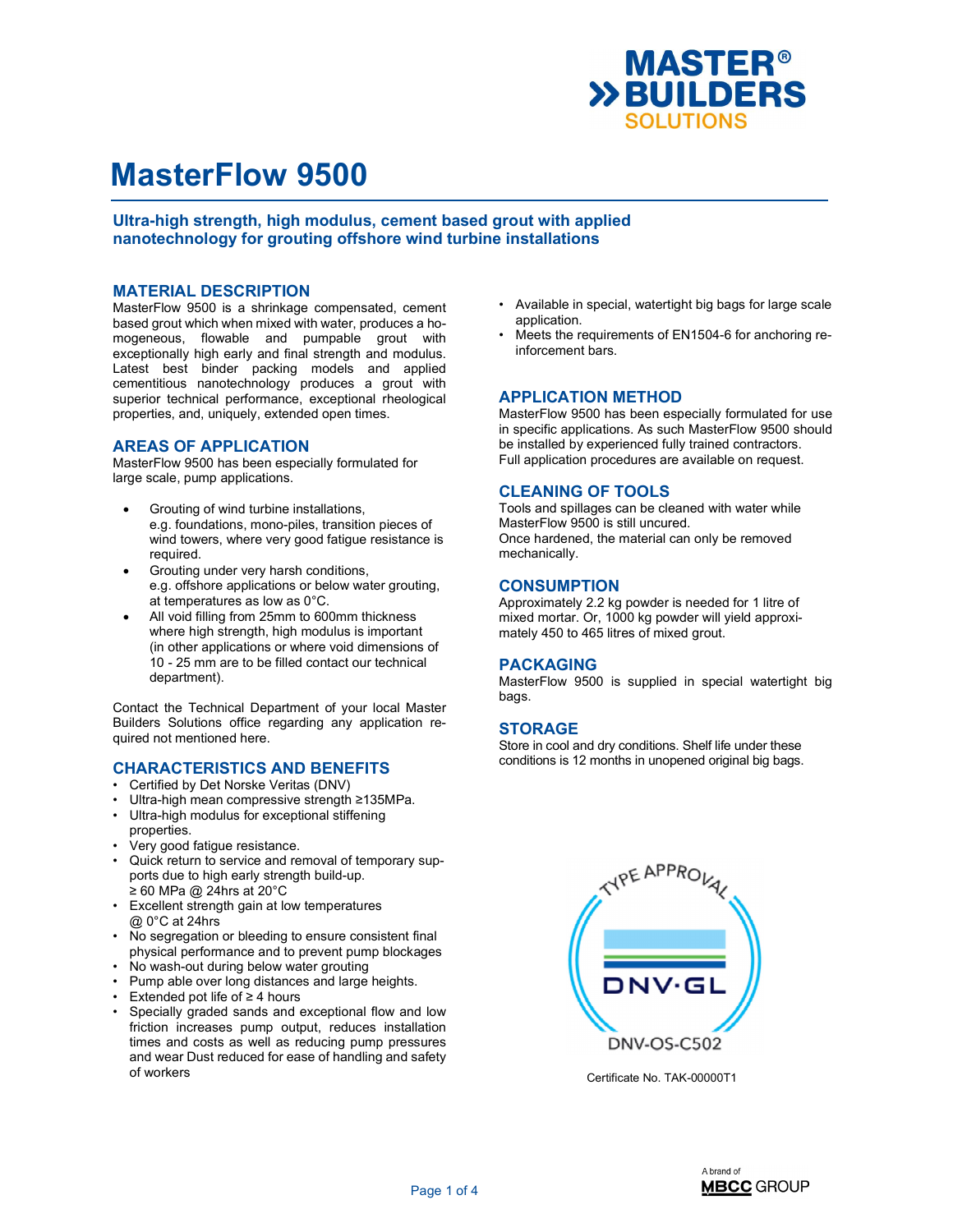

Ultra-high strength, high modulus, cement based grout with applied nanotechnology for grouting offshore wind turbine installations

### NOTES

- sands or other products that could affect the products properties must not be added.
- MasterFlow 9500 which will be exposed to strong drying conditions, e.g. mortar which is directly exposed to heavy wind and/or direct sunlight, should be protected using appropriate MasterKure curing agents.
- Independent test reports are available on request.

## DNV-VALIDATION

The certification programme for MasterFlow 9500, which is the basis for issuing the DNV product certificate, comprised the following main activities:

- Validation and acceptance of test methodology, procedures and extent of testing
- Evaluation and acceptance of the external, independent testing laboratory for testing properties of MasterFlow 9500
- Witnessing and acceptance of the laboratory tests, and the reporting thereof
- Evaluation and witnessing of mock-up tests, and large scale pumping trials, and the acceptance of the reporting thereof
- Audit, evaluation and acceptance of grout manufacturing equipment and facilities
- Audit, evaluation and acceptance of Master Builders Solutions' internal laboratory with respect to production quality control of MasterFlow 9500
- Evaluation and acceptance of results of the tests and trials carried out to demonstrate the materials suitability for use in offshore applications, such as grouted connections of monopile foundations for offshore wind turbines or similar.

The validation and certification related to the above mentioned activities are carried out in accordance with applicable EN-standards and DNV-OS-C502 (Offshore concrete structures)

# FATIGUE RESISTANCE

as part of DNV verification Individual values for MasterFlow 9500 exposed to water and air, are represented in the graph below in view of DNV-OS-C502.

More detailed results are available on request.







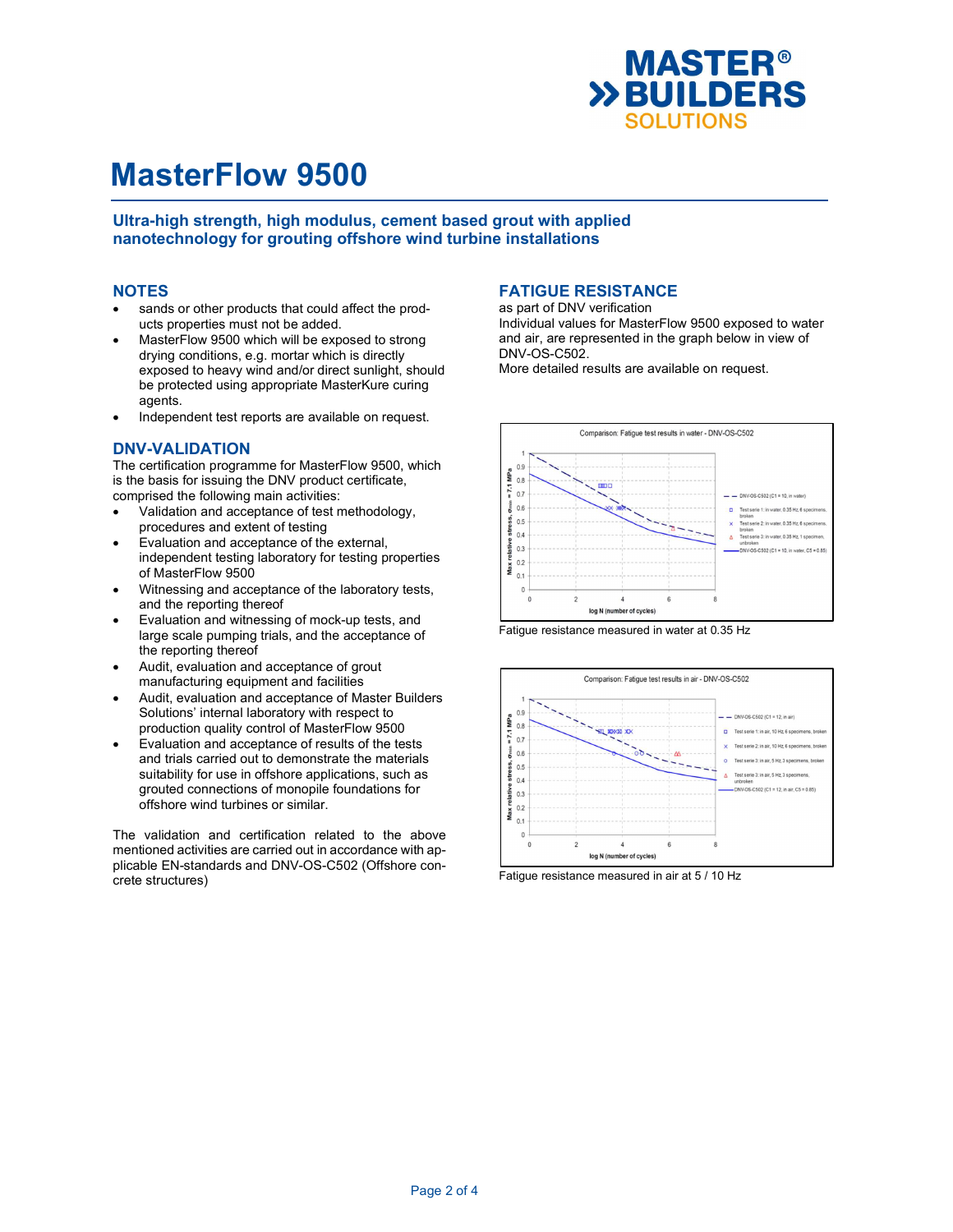

# Ultra-high strength, high modulus, cement based grout with applied nanotechnology for grouting offshore wind turbine installations

| <b>TECHNICAL DATA</b>                                                                                                                       | <b>Unit</b>       | Values                                          |                |           |               |
|---------------------------------------------------------------------------------------------------------------------------------------------|-------------------|-------------------------------------------------|----------------|-----------|---------------|
| Density of mixture (DIN18555-2)                                                                                                             | q/cm <sup>3</sup> | Approx. 2.4                                     |                |           |               |
| Mixing water demand                                                                                                                         | litres            | Approx. 75 / 1000 kg powder (min .70 - max. 80) |                |           |               |
| Pot life of mixed material                                                                                                                  | hours             | $\geq 4$                                        |                |           |               |
| Setting time                                                                                                                                | hours             | $\leq 10$                                       |                |           |               |
| Air content (EN 1015-7)                                                                                                                     | $\%$              | $\leq 4$                                        |                |           |               |
| Application temperature (grouted connection)                                                                                                | °C                | From 0 to $+30$                                 |                |           |               |
| Application thickness                                                                                                                       | mm                | $25 - 600$                                      |                |           |               |
| Mechanical properties determined as part of DNV verification:                                                                               |                   |                                                 |                |           |               |
| Autogenous shrinkage (ASTM 1698)                                                                                                            | mm/m              |                                                 |                |           |               |
| after 7 days<br>$\blacksquare$                                                                                                              |                   | $-0.0146$                                       |                |           |               |
| after 94 days<br>$\blacksquare$                                                                                                             |                   | $-0.0455$                                       |                |           |               |
| after 365 days                                                                                                                              |                   | $+0.0006$                                       |                |           |               |
| Compressive strength (75 mm cubes - EN12390-3)                                                                                              | N/mm <sup>2</sup> | $20^{\circ}$ C                                  | $12^{\circ}$ C |           | $5^{\circ}$ C |
| after 1 day                                                                                                                                 |                   | 90                                              | 40             |           | 10            |
| after 3 days                                                                                                                                |                   | 110                                             | 105            |           | 75            |
| after 7 days                                                                                                                                |                   | 125                                             | 125            |           | 100           |
| after 28 days<br>$\overline{a}$                                                                                                             |                   | 140                                             |                |           |               |
| after 4 months                                                                                                                              |                   | 160                                             |                |           |               |
| Flexural strength (40 x 40 x 160 mm prisms - EN196-1)                                                                                       | N/mm <sup>2</sup> | $20^{\circ}$ C                                  |                |           |               |
| after 28 days                                                                                                                               |                   | 20.3                                            |                |           |               |
| Tensile splitting strength (10 x 20 cm cylinders - EN12390-6)                                                                               | N/mm <sup>2</sup> | $20^{\circ}$ C                                  |                |           |               |
| after 28 days                                                                                                                               |                   | 8.6                                             |                |           |               |
| Modulus of elasticity (10 x 20 cm cylinders - EN13412)                                                                                      | GPa               | $20^{\circ}$ C                                  |                |           |               |
| after 28 days                                                                                                                               |                   | 49.9                                            |                |           |               |
| <b>Characteristic strength:</b>                                                                                                             |                   |                                                 |                |           |               |
| Compressive strength (15 x 30 cm cylinders)                                                                                                 |                   | 122                                             |                |           |               |
| Compressive strength (75 mm cubes)                                                                                                          | MPa               | 135                                             |                |           |               |
| Flexural strength (16x4x4 cm prisms)                                                                                                        |                   | 17.8                                            |                |           |               |
| Typical values - additional test results                                                                                                    |                   |                                                 |                |           |               |
| Compressive strength (75 mm cubes - EN12390-3)                                                                                              | N/mm <sup>2</sup> | $20^{\circ}$ C<br>$10^{\circ}$ C                |                | 5°C       | 2°C           |
| after 1 day                                                                                                                                 |                   | $\geq 50$<br>$\geq 15$                          |                |           |               |
| after 2 days                                                                                                                                |                   | $\geq 80$<br>$\geq 60$                          |                | $\geq 35$ | $\geq 25$     |
| after 3 days                                                                                                                                |                   | $\geq 95$<br>$\geq 85$                          |                | $\geq 65$ | $\geq 45$     |
| after 7 days                                                                                                                                |                   | $\geq 120$<br>$\geq 120$                        |                | $\geq 85$ | $\geq 60$     |
| after 28 days                                                                                                                               |                   | $\geq 135$                                      |                |           |               |
| Flexural strength (40 x 40 x 160 mm prisms - EN196-1)                                                                                       | N/mm <sup>2</sup> | $2^{\circ}C$<br>$20^{\circ}$ C                  |                |           |               |
| after 28 days                                                                                                                               |                   | $\geq 15$<br>$\geq 12$                          |                |           |               |
| Capillary water absorption (EN 13057)                                                                                                       | $kg/m2 h-0.5$     | $\leq 0.05$                                     |                |           |               |
| Crack resistance - Coutinho-ring                                                                                                            |                   | no cracking after 180 days                      |                |           |               |
| Pull-out strength of rebar (EN 1881)                                                                                                        |                   |                                                 |                |           |               |
| displacement at 75kN load                                                                                                                   | mm                | $\leq 0.6$                                      |                |           |               |
| Data are given for conditions of 20°C and 65% R.H. unless otherwise stated. The technical data provided do not represent guaranteed minima. |                   |                                                 |                |           |               |